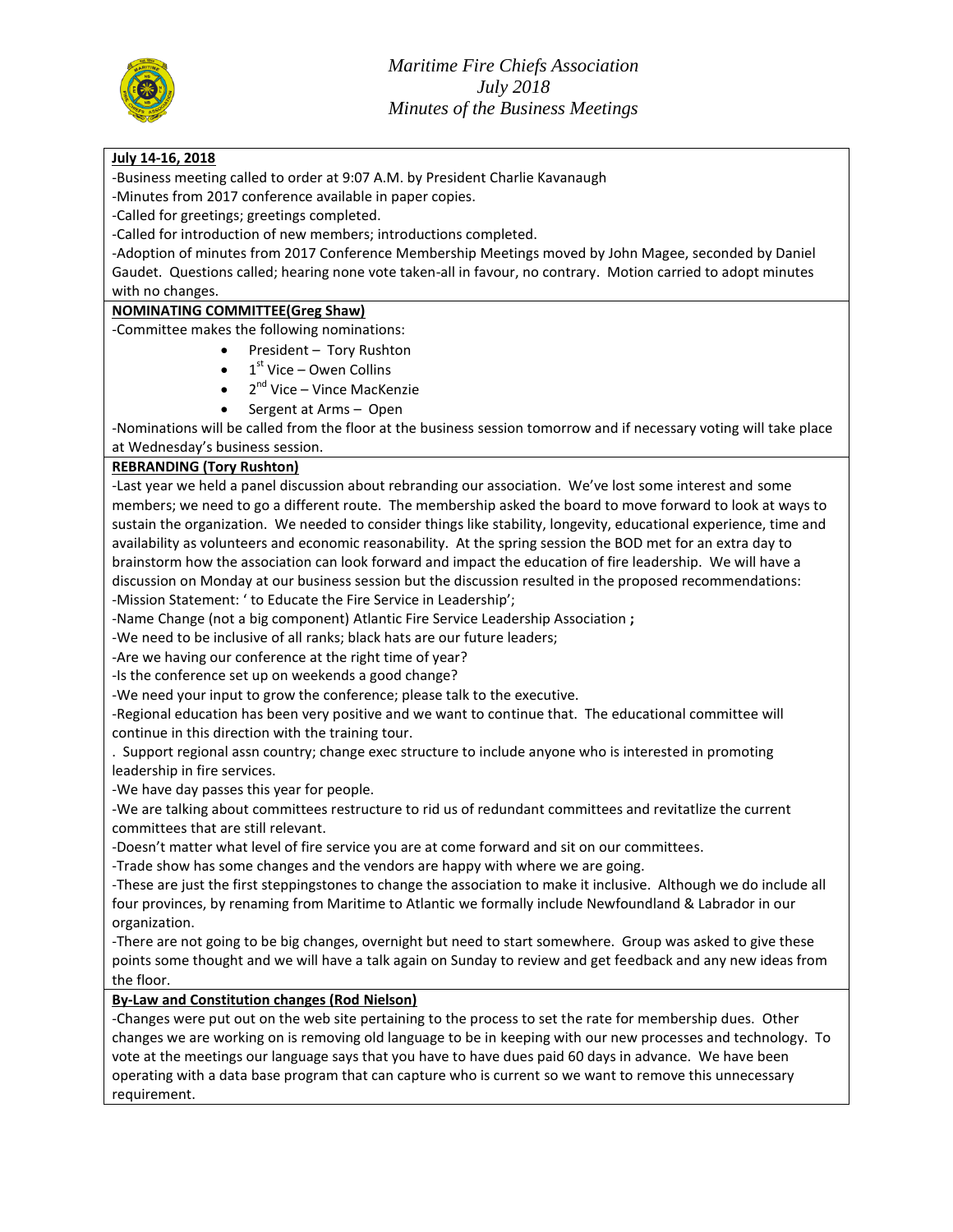- There is a resolution regarding membership status. We want to remove chief/officers as being the only voting members and have all ranks have the same rights and be active members. This would mean any fire personnel in good standings would be eligible for an active membership.

- The BOD has had discussion about potential name changes but we want to have discussion on this before any vote is taken place. There will be an opportunity to discuss this with the rebranding later in the weekend.

Rod Nielson moved for the adoption of his report; seconded by Rod MacDonald. Questions called, vote taken all in favour, no contrary, report adopted.

## **PRESIDENTS REPORT(Charlie Kavanaugh)**

- Attended the NL & Lab. Fire Services Conference in Gander from August 4 to the 6, 2017. There were good speakers; the Fire Marshal had an excellent presentation on looking forward in the fire service.

-Attended the CAFC Conference from September 17 to the 20, 2017 in Vancouver. The main theme was Mental Health/PTSD. Speakers included a survivor of the Hudson plane landing; and Silken Laumann spoke about coming back from injuries.

-November 4, 2017 we held our Fall BOD meeting in Dieppe.

-We will be sending a representative to Government Relations Week when the date is determined.

-January 26, 2018 attended the graduation at Holland College and presented a new leadership award to graduate Derrick Naugler of Hilden, N.S. This is a new annual award, that we have partnered with the school on, to

recognize the student that best shows the qualities associated with leadership in the fire service. The Association is also reaching out to the other fire schools in the Atlantic provinces to do the this same

-HRM hosted a meeting on February 10, 2018 that I attended with the International Associaton of Fire Chiefs. Chief Stubben of HRM may want to add to that.

-We had our spring BOD meeting April 7 & 8, 2018 in Dieppe. The BOD dedicated the session on the 8<sup>th</sup> entirely on the concept of rebranding.

-We partnered with NFPA on our training session this year. Laura King held "The Pub Ed Shed" in NB, NS and PEI and will present in NL in September.

-Attended long time member Retired Chief Harmon Illsley's funeral April 27, 2018 and Retired Chief Fred Kennedy's funreral May 4, 2018. Both were long time MFCA board members.

-Attended the FSANS conference May 5 & 6, 2018 was based on major incidents through the year and the good and bad experiences with TMR Radio use.

Charlie Kavanaugh moved for the adoption of his report; seconded by Greg Shaw. Questions called, vote taken all in favour, no contrary, report adopted.

# **FIRST VICE PRESIDENTS REPORT (Tory Rushton)**

-Want to clarify that although people might think we want to compete with FDIC, this is not the case. We want to have our normal conference but update it and key in on leadership.

- Our fall executive meeting we held a specific session on rebranding. We want to communicate with our membership on the changes we make in the association so we meet your needs.

-The president's report covered the other activities this year.

Tory Rushton moved for the adoption of his report; seconded by Rod Nielson. Questions called, vote taken all in favour, no contrary, report adopted.

## **SECOND VICE PRESIDENT(Owen Collins)**

- Nothing additional to report that President and  $1<sup>st</sup>$  Vice haven't covered.

## **Sergent at Arms (Vince MacKenzie)**

- Was unable to attend the Spring BOD meeting due to medical issues; did attend by phone. -Nothing additional to add that hasn't been covered.

Bernie Turpin called for approval for all business conducted by the Board of Directors (B.O.D) since last annual meeting, seconded by Duane Antle. Questions called, vote taken all in favour, no contrary, motion carried.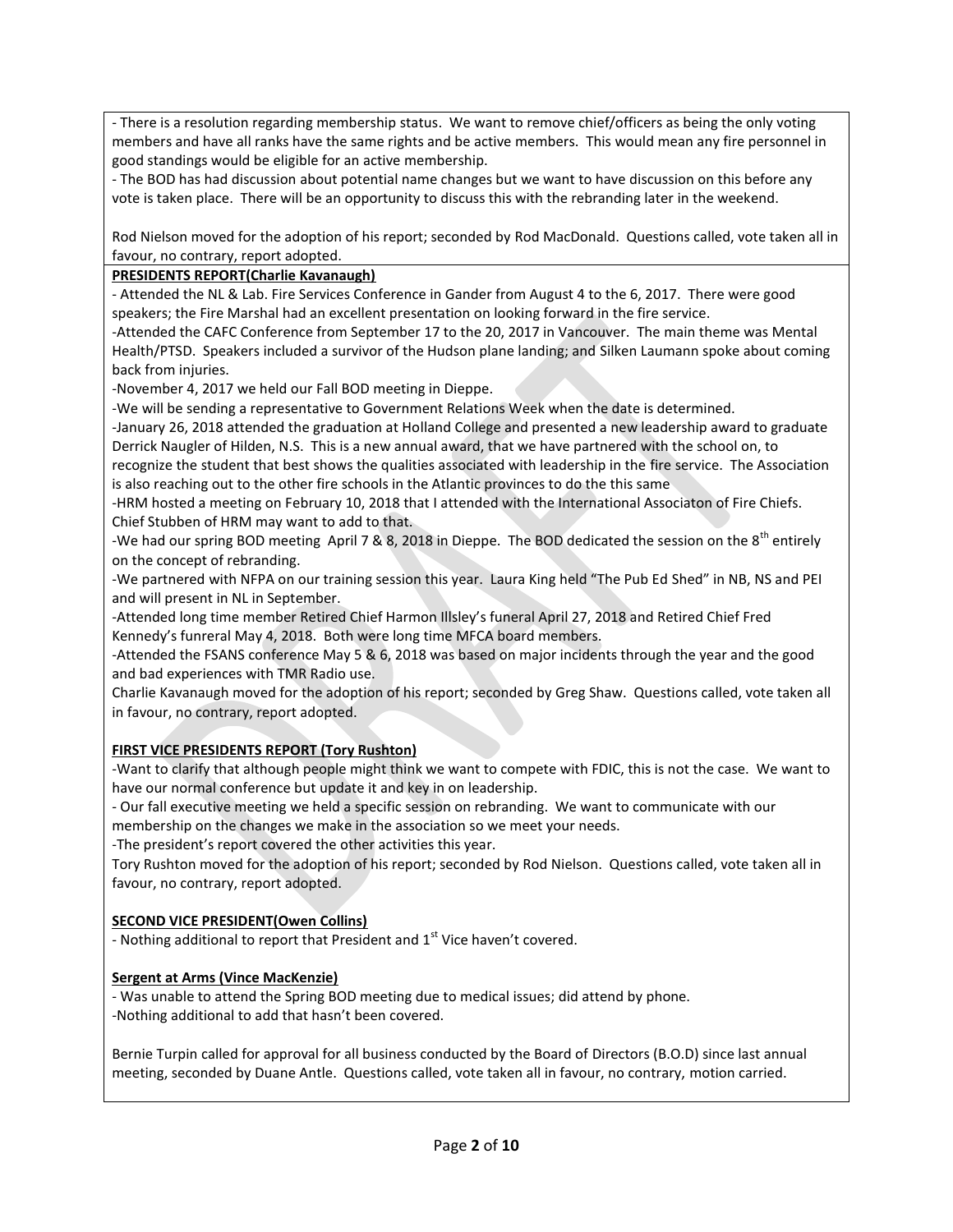## **SECRETARY/TREASURER REPORT**

**SECRETARY REPORT – Lisa Lomond**

-No communication to report.

\***Conrad Landry** thanked the delegates for their donations totaling \$752.80 for Muscular Dystrophy.

#### **TREASURER REPORT – Alan Duchesne**

-Profit & Loss statement and Balance Sheet for 2017 were put on the overhead and reviewed. The balanced budget for 2018 was also reviewed; one highlighted change is the mortuary fund payments will be taken out of the investment fund, which was the intent for setting up the fund. This liability is now limited to existing members in good standing in 2016 and who maintain their membership. Another change is that any interest that the investment account makes will also be transferred to our operating account. These changes will still leave more than enough in the investment account to cover the liability. The increase in dues in 2017 and the additional monies from the investment will help cover our costs for providing the training tour and inflation of expenses of conducting business of the association.

Alan Duchesne moved to adopt his report on the finances of the association; Vince Mackenzie seconded. Questions called, vote taken, all in favour, no contrary, motion carried.

\*President Kavanaugh thanked the vendors for sponsoring the trade show; they are a huge part of financing the conference.

Business Session concluded for the day

**July 15, 2018- Continuation of Business Session**-Called to order by President Kavanaugh at 9:02am

## **COMMITTEE REPORTS**

#### **RESOLUTIONS COMMITTEE** (Rod Nielson)

#### **-Eligible Voting delegates:**

Whereas, Maritime Fire Chiefs Association Bylaws under article VII FINANCES, Section 2 states voting delegates must have dues paid in full at least sixty days prior to the start of the annual meeting to allow time for voting credentials to be prepared, possibly reducing the number of eligible voting delegates at the annual meeting; now, therefore, be it

*Resolved*, with today's technology in record keeping, providing the ability to confirm membership status at any given moment in time, the membership of the MFCA support changing the bylaws of the MFCA to include delegates with dues paid prior to the annual meeting.

Current bylaw ARTICLE VII FINANCES

#### **Section 2** Voting Delegates

Voting delegates shall be Active Members of the Association who have their current dues paid at least sixty (60) days prior to the start of the annual meeting or Honourary Life Members. A list of paid up members will be forwarded to the Voting and Credentials committee, so that appropriate voting credentials can be prepared. Upon registration at the annual meeting, each eligible voting member will receive a voting card Proposed change to Article VII, Section 2

Voting delegates shall be Active Members of the Association who have their current dues paid prior to the start of the annual meeting or Honourary Life Members. Upon registration at the annual meeting, each eligible voting member will receive a voting card.

-Technology has allowed us to capture membership history electronically to date; so on behalf of the resolution committee Rod Nielson recommends the adoption of this change.

Alan Duchene moved that we adopt this change; Dwayne Mellish seconded. Questions called, vote taken, one contrary; the remainder of the voting delegates in favour, motion carried.

## -**Resolution to change active membership eligibility:**

Whereas the Maritime Fire Chiefs Association is proposing rebranding of the association to be more inclusive of all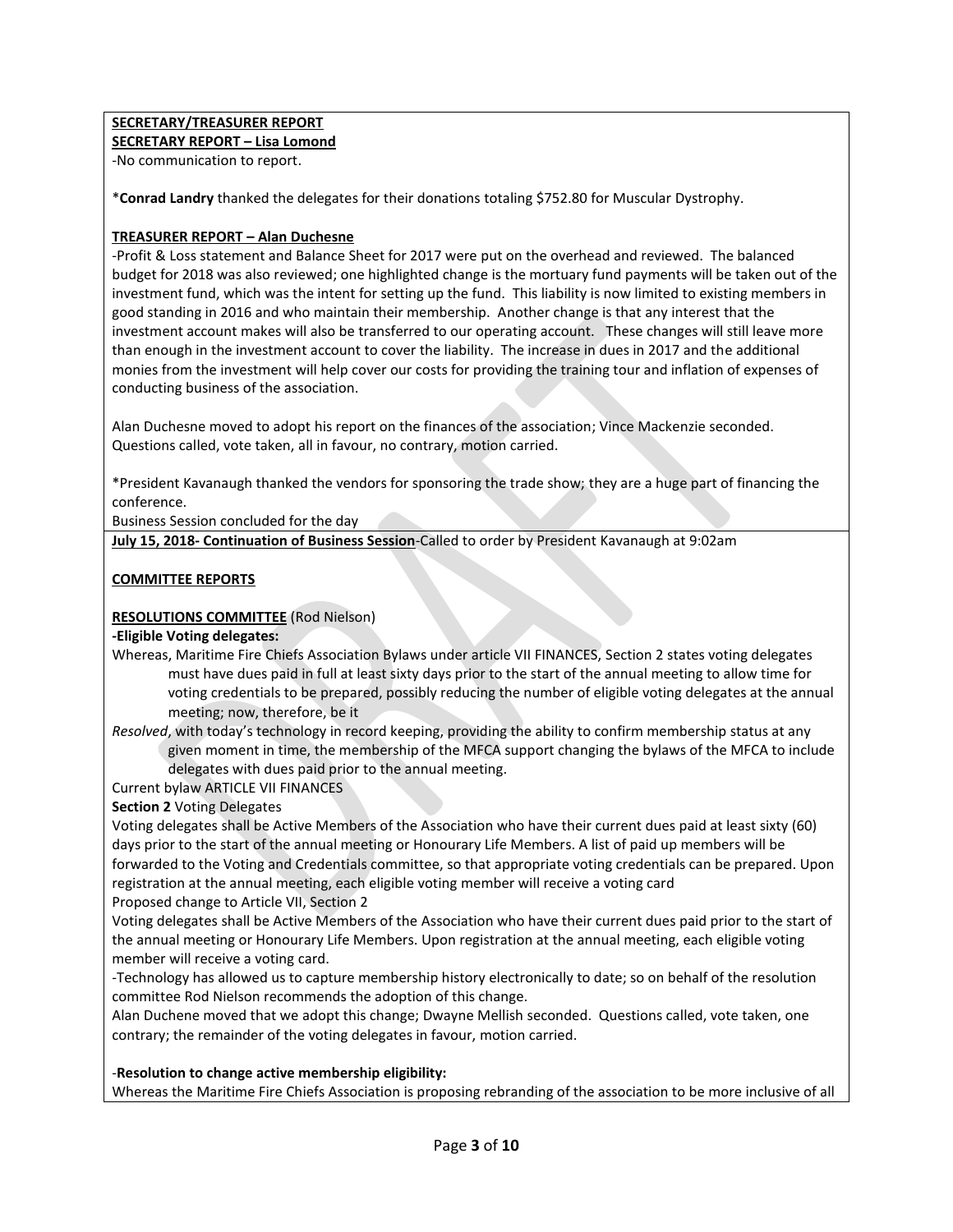ranks of the fire service; and,

Whereas fire service leadership training should be included in all ranks of the fire service; now, therefore, be it *Resolved*, that the membership of the Maritime Fire Chiefs Association support the change in the MFCA bylaws to

include all ranks of the fire service for "Active Membership".

Current bylaw under ARTICLE 1-MEMBERSHIP

## **Section 2** Active Members

All persons within the Atlantic Provinces in the capacity or position of fire chief, assistant fire chief, deputy fire chief, platoon fire chief, division fire chief, district fire chief, executive fire chief, fire marshal, deputy fire marshal, fire commissioner, deputy fire commissioner, and any person holding equivalent rank but with another title in a fire department , municipal, provincial, or federal government, and all those persons who were active members of The Maritime Fire Chiefs' Association as of July 7, 2015, shall be eligible for membership in the Association as Active Members.

Proposed change to Article I, Section 2

**Section 2** Active Members

All persons within the Atlantic Provinces in the capacity or position of active firefighter in good standing with their respective fire service, fire marshal, deputy fire marshal, fire commissioner, deputy fire commissioner, and any person holding equivalent rank but with another title in a fire department , municipal, provincial, or federal government, and all those persons who were active members of The Maritime Fire Chiefs' Association as of July 7, 2015, shall be eligible for membership in the Association as Active Members.

Current bylaw under ARTICLE IV OFFICERS

## **Section 2** Eligibility

To be eligible for elected office, a member shall be a defined Active Member (Article 1, Section 2) presently serving as a Chief, an Assistant Chief, a Deputy Chief, a Platoon Chief, a Division Chief, an Executive Chief, or in an equivalent rank but with another title in a provincial, municipal, industrial, or federal fire department, within the four Atlantic Provinces. The officers shall be elected at the annual meeting of the Association.

Proposed change to Article IV, Section 2

**Section 2** Eligibility

To be eligible for elected office, a member shall be a defined Active Member (Article 1, Section 2) within the four Atlantic Provinces. The officers shall be elected at the annual meeting of the Association.

-The floor was opened for discussion on this change; no comments from the floor at this time so on behalf of the resolution committee Rod Nielson recommends the adoption of this change.

John Magee moved that we adopt this change; Dwight Campbell seconded. Questions called, vote taken, all of the voting delegates in favour, motion carried.

## -Name Change

-At the spring BOD meeting during the rebranding discussion several names were considered. The final name that the board opted to bring to the membership at the conference is Atlantic Fire Service Leadership Association AFSLA.

Discussion from the floor as follows:

David Brown: Why does leadership have to be in there?

Rod Nielson: In discussion leadership in training was the basis for it to be included; this can be removed. We want input from you, the members, the board reviewed options to try to best describe what we do and this name was what was agreed on to bring forward to initiate discussion.

Andy Yarrow made a motion to remove service and have the name change of Atlantic Fire Leadership Association AFLA; this motion was seconded by Jim Prince. Questions were called for from the floor.

-Fred Layton asked if MFCA is registered with Joint Stocks? It is so therefore any change requires a 75% approval by voting members to make the change.

-Rod Nielson confirmed this is correct.

-A vote was called with 43 in favour and 18 against with 1 obstaining. Since the vote was only 67% approved; the motion was defeated.

-Mike Poole: Why not just change the name to include Atlantic (Atlantic Fire Chiefs Association AFCA)? -Ron Kingston: Why don't we just take out the leadership and change to Atlantic Fire Services Association AFSA. -Vince MacKenzie: We want to address inclusion in the name change if we are going to remove the requirement of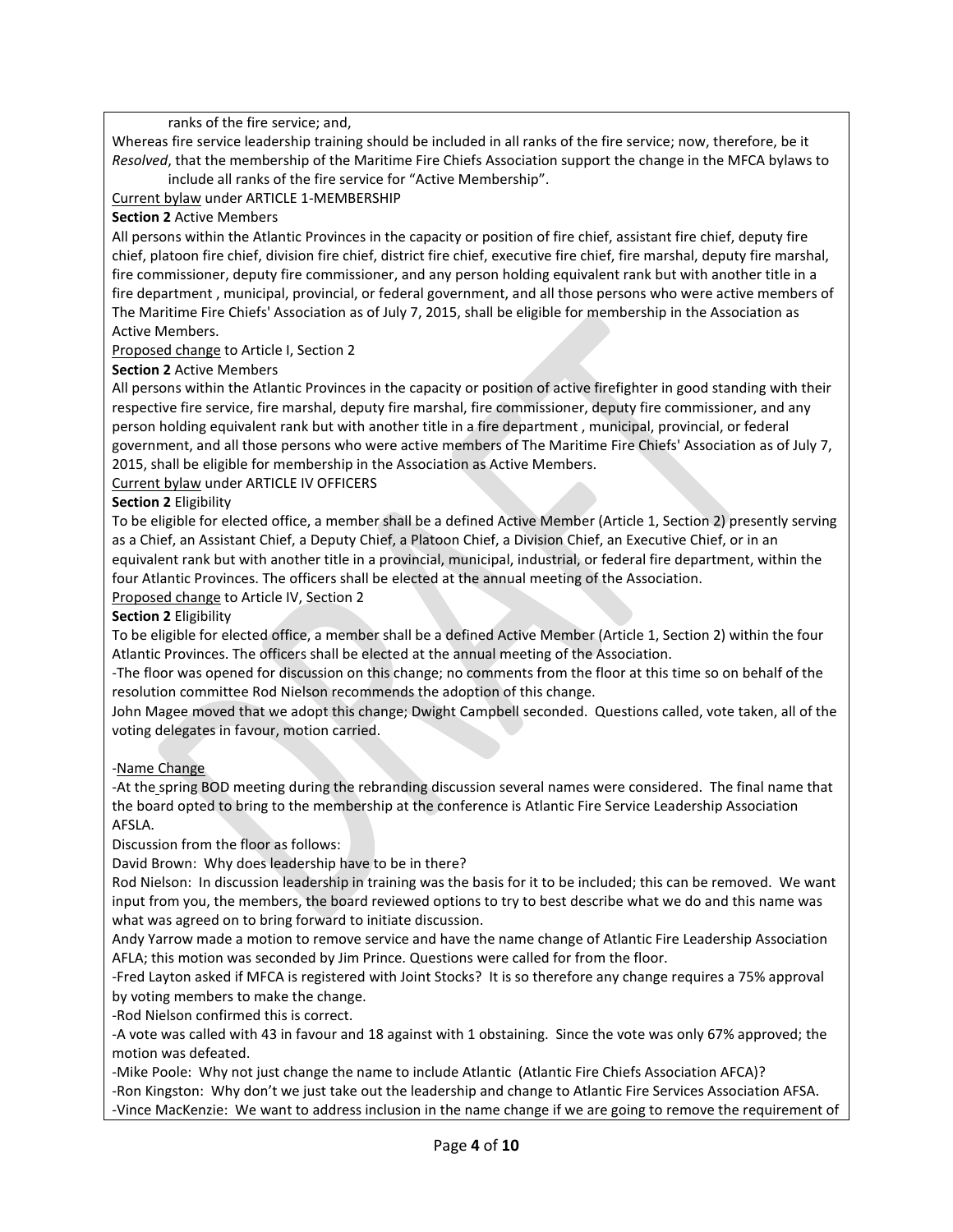Chief in the title to be a voting member, as the previous motion passed. One concern this raises is that larger departments with bigger budgets can send more people and if they are all allowed to vote and sit on the board the association may leave itself opened for being run by a few large departments; which is not our intention. We need to make sure the language is clear so we ensure fair voting and representation on the board and committees. -The motion was defeated so Rod Nielson moved to table the name change so people can think about it and discuss it more tomorrow under rebranding. Dwayne Green seconded the motion and Vince MacKenzie suggested everyone give it some thought to facilitate a healthy discussion tomorrow. Called for questions on the motion to table; none heard. Vote taken and all were in favour, association name change tabled for further discussion.

# **NOMINATING COMMITTEE (Greg Shaw)**

-The committee reviewed their slate of officer recommendations:

President – Tory Rushton – called for nominations from the floor 3 times; none heard. Motion to cease nominations for President made by Mike Green; seconded by David Brown.

First Vice President – Owen Collins – called for nominations from the floor 3 times; none heard. Motion to cease nominations for 1<sup>st</sup> Vice made by Wayne Allain; seconded by Wayne Green.

Second Vice President – Vince MacKenzie;- called for nominations from the floor 3 times; none heard. Motion to cease nominations for 2<sup>nd</sup> Vice made by Everet Hiltz; seconded by Rod MacDonald.

-Sergeant at Arms – Craig Bowser of Sackville Fire nominated by Rod Nielson. Called for nominations from the floor 3 times, hearing no other nominations a motion to cease nominations for Sergeant at Arms made by Dale Benoit; seconded by David Brown.

-The officers all agreed to accept the positions and one vote was cast by Greg Shaw for the above members to hold the positions as listed.

-There will be no election required at tomorrow's business session the new executive will be sworn in at the closing banquet.

## **DIRECTOR'S REPORTS**

# **NEW BRUNSWICK (Mike Walton)**

-Working on Mob burn unit; working on gfor a couple years. Hope to purchase within next 12 months to service prov

Training going well part nbcc

Convention in may well attended good conf

Notification of road closures working on current 511 system isn't meeting needs

Cancer legislation working with nb work safe trying to add 3 n ew cnacers; looking positive

One percent levy in province; seen over past year 3.2 mill 1.6 mill using rest general revenue want this to come back petitioning govt to get this money back in fire services

Truck committee working on putting new fire trucks iin area

Due for election in sept

Moved ; 2<sup>nd</sup> Conrad all in favour

# **NOVA SCOTIA (Daniel Gaudet)**

Pres Jim Roper sends regrets;

Director and alternate ; rep from each co soon on board

Gov rel; jim & dan visited with PC and Liberal and they asked to come visit more than once per year; resolve

DNR direct line; municp affairs; good relationship

Motor vehicle act rewrite asked to sit on; drive without seatbelts being removed.

Last review committee chair rod

Contacted last week about body removal wait time 4-6 hrs; come to resolve to lessen these times Conf in may; last 3 year #s rising 25-30 new members this year

Tax levy; for every ins policy percent given to; 360 k go thru fire schools to MVC; Jaws; incident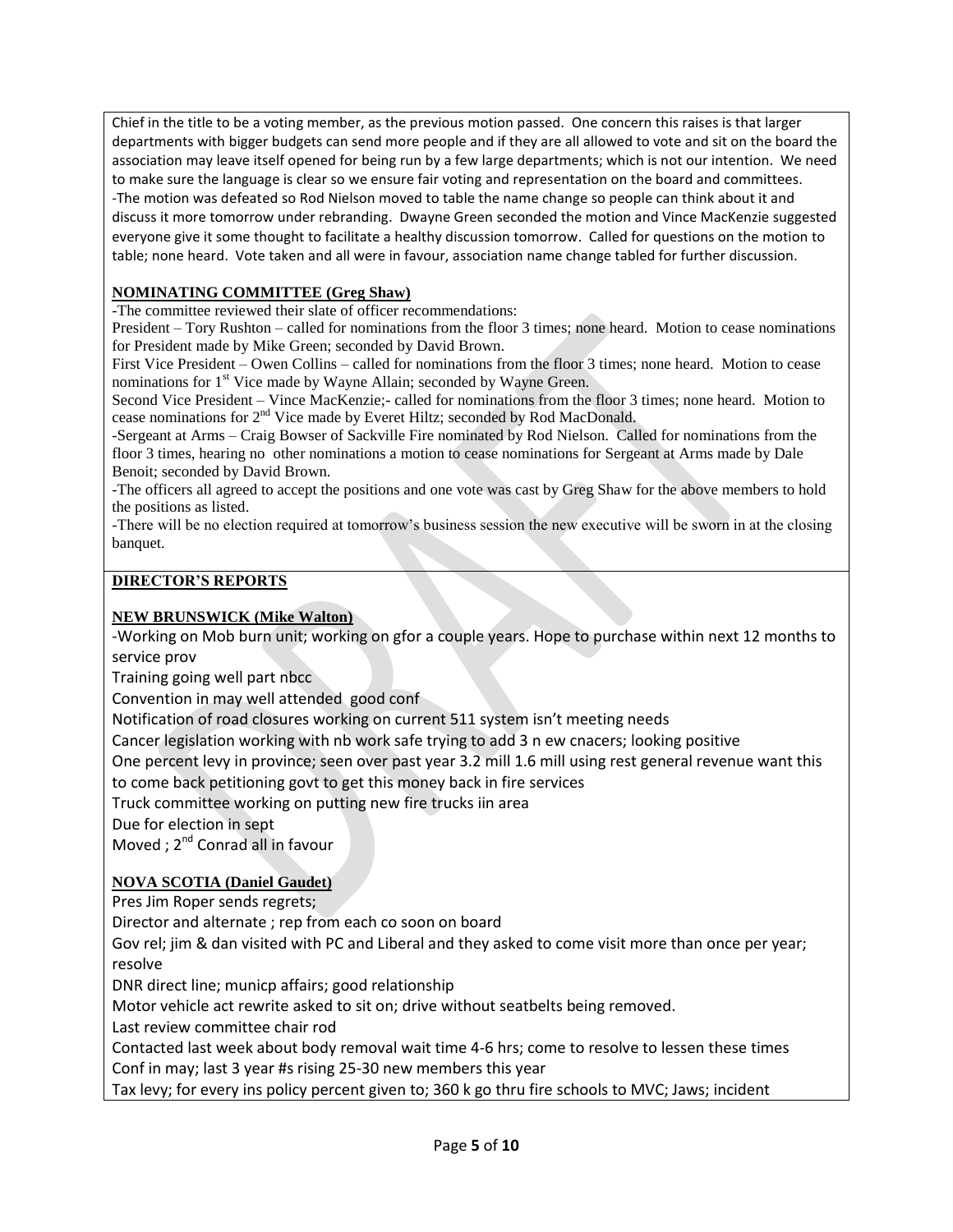command; looking at HAXmat operations this year. Level 1 trying to spread courses out more through province.

Daniel Gaudet moved for the adoption of his report; Alan Duchesne seconded. Questions called, vote taken, all in favour, no contrary- report adopted.

# **NEWFOUNDLAND & LABRADOR (Duane Antle)**

Dwayne Mellish

Over past year assn busy

Major issues affecting membership centered toward safety

Move over law didn't have sufficient language; worked with several other groups to make major changes to make more specific and safer for members. Happened mid june; rules are in place. Reg around family fireworks; safety; problem is the lefislation isn't specific around safety. More difficult issue to deal with than when started. Working on clear language to increase safety storage thru end usage

How do we protect people after incident; mental health. Spreed out over prov 2 yrs ago started building a peer sizzle team; help within 2 hours is goal. Not there yet but making signif progress adding 17 people; ff who trained. Someone in every region that can respond.

-highway extrication big issue; on many parts of hwy rely on depart who fundraise to buy equip to respond to these issues. How do we help replace gear that is broken for small departments; replace so they don't have to wait for fundraising. Emergency fund was put in place to help replace and get back in service right away.

Autism awaremness over 3000 ff in province trained. Willing to share; awesome program. Six cases where this has helped; truely a success. Finished mandate to reach every part of province with training NL conference; invited anyone who wants to go

Membership benefits working on; adding new benefits with insurance; financial institutions; Biggest challenges recruit/retention; mental health training and education.

Thank leadership of org to rec prov as part of org; be assured we don't have a large contentionhere; prov is recognizing partnership

Provincial Director Duane Antle moved for the adoption of his report; Rod MacDonald seconded. Questions called, vote taken, all in favour, no contrary- report adopted.

# **PRINCE EDWARD ISLAND (Rod MacDonald)**

- Rod MacDonald introduced himself as the President of PEIFFA and the Chief of East River Fire Company. There has been a lot going on over the past year.

-Trying to get nasal spray on all vehicles to deal with opioid overdoses. Medical didn't agree with this so each department has two syringes for each station. The main objective was to protect firefighters who became cross contaminated and protecting the staff; as well as having a couple syringes to use till EMS arrives. Everyone has their kits; Fire hasn't had to use these to date, however, RCMP and the Charlottetown city police have.

-Canadian Mental Health Charlottetown and Canadian Mental Health PEI took on the Resilient Minds program. Sponsoring this program which includes a component for PTSD that is directed toward firefighters. The Road to Mental Readiness program is more geared toward the forces.

-Train the trainer program making aware of situations to prepare for calls have the cap to call OFM and team in within 24 hours for major crisis

HAZMAT team is under assn but prov is starting to fund; rely on insurance co after call got funding for infrastructure and equip to keep going

911 signs (residential) making them more visible; prov has no initiative 2.5 mill to replace signs working with province working to put computers in 2 fire trucks per station; don't look for 911 addresses it will direct by computer thru cad system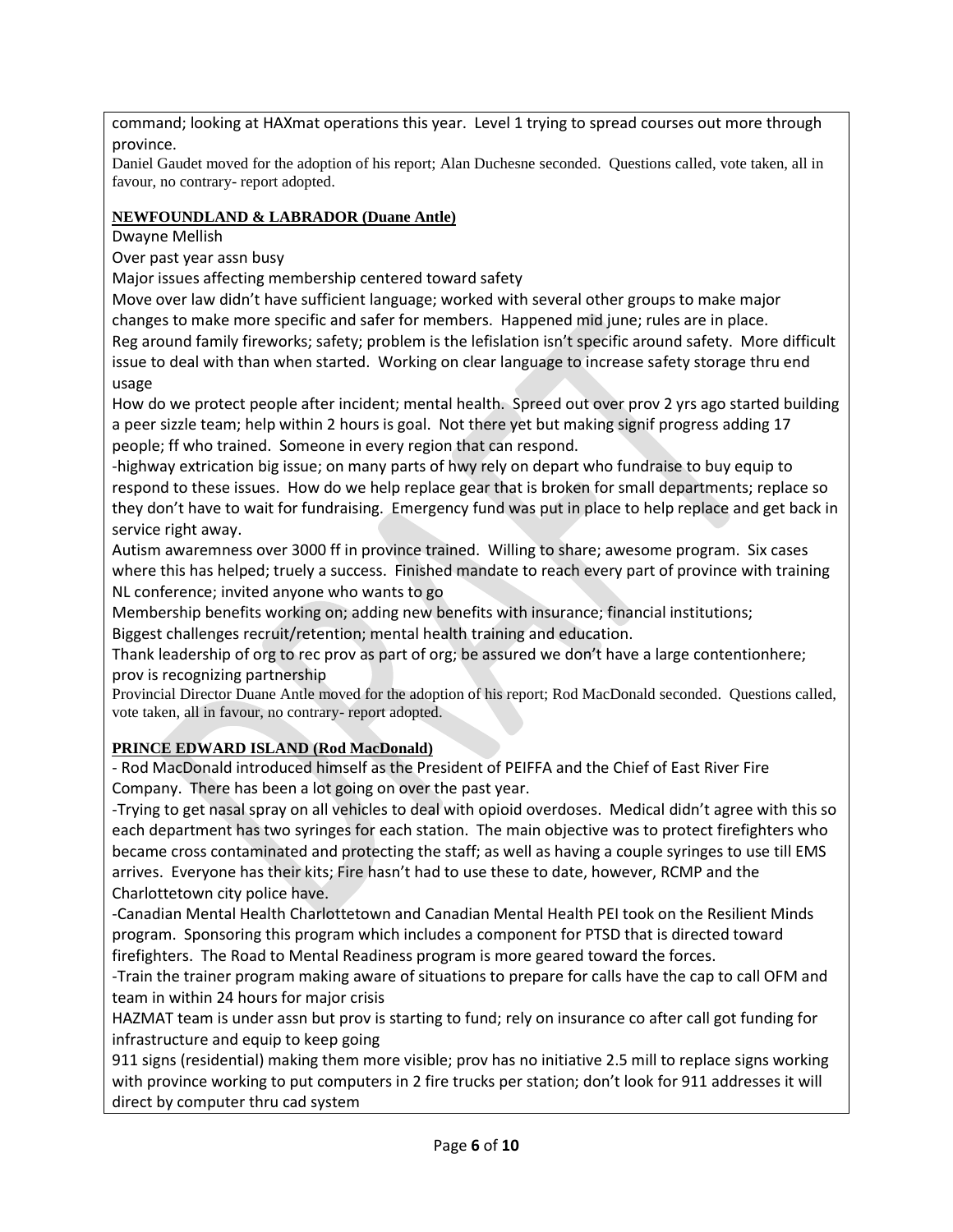Pei last prov cancer presump regulation; dep min came to meeting and anxious to get done and heart attack added in. PEI should have soon

Holland College & PEIFFA Holland collage rents PEIFFA to put on training; not the same. Open to business and you are able to rent the PEIFFA

Certified Instructors (get numbers\_

-Rod MacDonald moved for the adoption of his report; Greg Shaw seconded. Questions called, vote taken, all in favour, no contrary- report adopted.

# **COMMITTEE REPORTS – Continued from day 2**

Called to order day 3

Honours Committee Alan

Orig committee chair Harm passed so didn't have a meeting this year; the exec came up with

Listed 3 names for 25 year certificates

Chief Wayne Allaine Not retired

Moved ; Amiro from Pubnico 2ncd all in favour

Training committee Vince

Due to surgery Greg shaw pub ed nfpa spring session in 3 maritime provinces; fall atlantic prov cont nl 5 yeaars; bring in speaker; typically do a 10 day tour over 2 weekends. A couple years ago we flew the presenter in for weekends as it was cheaper

Asked for any suggestions; logistics of travelling some issues regarding advertising learned trying to put tour together earlier but hard to get a commitment 6 months out. As soon as we nail down a presenter; where we have sessions; get info out.

Hope to continue to

Moved second Conrad all in favour

Dwayne Mellish Commend for tour; echo comments (thanks) communication in our business is always an issue. More detail of the content that will be covered in the advertising. Need to have a better explaination

Vince challenge we try to do a one page;; but we will try to include more info

Charlie getting venues and dates; if we send the information about who is coming prior and the dates/location as a follow up.

Greg Shaw any groups interested in hosting please contact us; we want to move it around.

Fred Layton question venues and numbers

Greg about 160 and 5 locations; additional for nl ; another one in ns coming

Charlie Laura did one on her own in CB for nfpa

Vince: Pictou co 120 the year before and about 360 total; we like ot get 60-80 each time. Hosting look at proximity for a larger region to get to you guys. When picking locations venue; good catchment area to blanket province and limit travel for you

Charlie: NB went to 2 locations without a lot of membership to try to reach more; didn't get as many so will likely go back to places that work

Ken Stubbin HRM exploring opportunity to do a joint conf with iafc and vcos bring a leadership conference to hrm in 2 years; not competitive with FDIC/MFCA so looking at doing a joint conference a couple years out. If there is interest will persue opportunity in August. Hosted in aug Charlie & vince came opportunity to get leadership opportunity. Avg attend 500 have 2 symposium under the sun; and one in the west fall/spring west one hope to move to the north here. Having meetin gi in august to explore.

Vince moved Conrad seconded.

Charlie can you please give your names when you come to the mike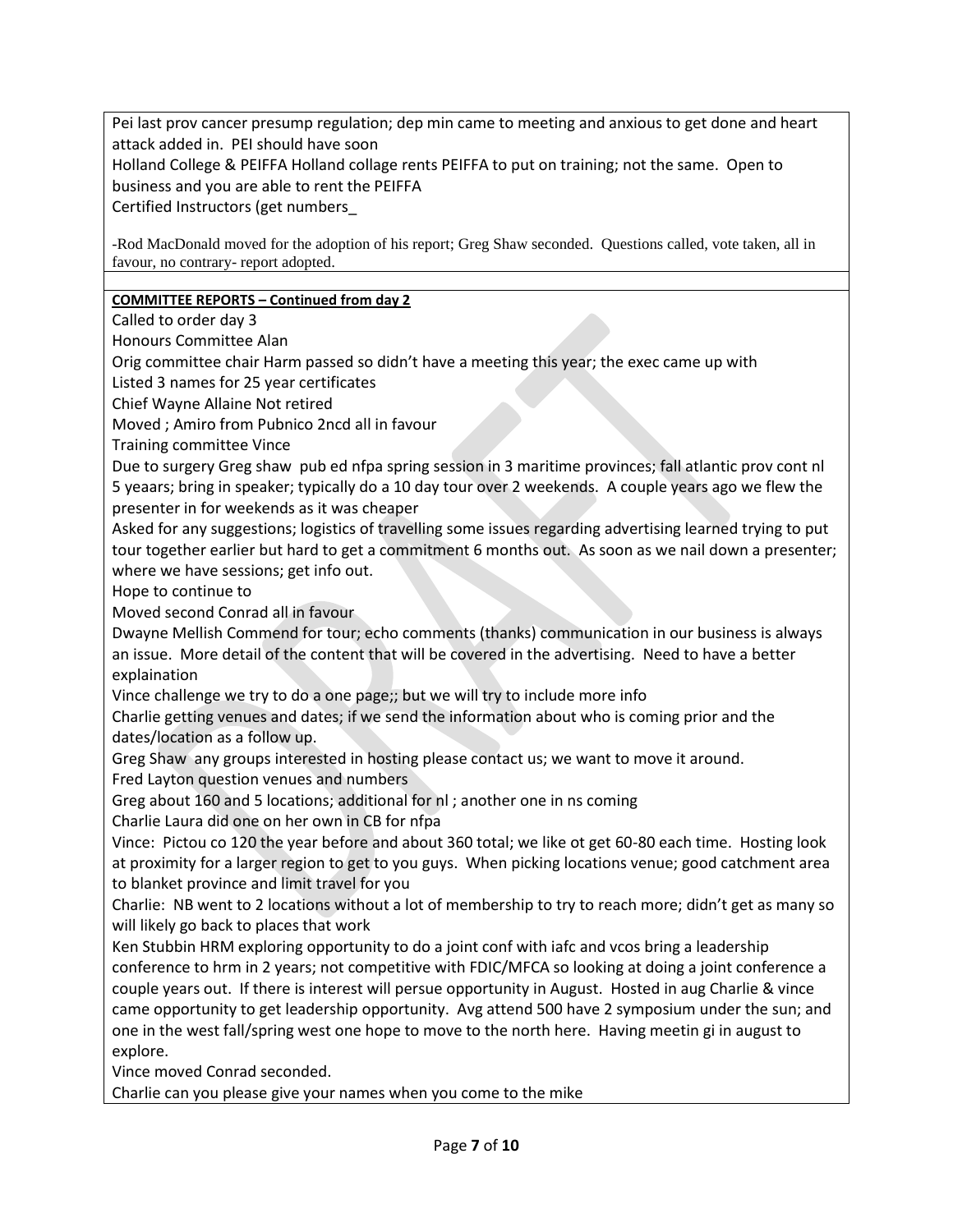Rod Neilson

Hope good discussion on name change; have had people come. Before we make a decision to recind or revise tory speak ask

Tory: Sat when spoke we had one brainstorm session; when the name change was defeated. The name change isn't our major change; we want to grow the association with the other changes. We all agree to grow the association. A lot of good discussion bring forward some new info; encourage come to mic so we can grow and non compete with other org. Lets not rush and rethink; look at changes as exec and come fwd next year with new

Rod encourage modification dropping the leadership. Prepared to resind.

Paul Jenson: been to 3 conferences; as observer captain; luck to go to first so deputy couldn't go and filled in realized how imp to future and present leadership. Went back and made a motion to include another member not just chief and deputy; training future leaders. Looking always for the next chief. Wonder if a name chief makes any different other than to include nl bro & sis; govt will listen to assn that speaks with 1 voice. Goes to FDIC question ken offered to partner iwth FDIC; look at partnering with FDIC and having one event as a suggestion; offer bursary or grant as  $1<sup>st</sup>$  time attendees; limited budgets offer burs & grants for people coming first time asked to speak permission granted David brown come from small dept small areas is great for big depts. Not small. So many assn's to belong to cost when you have equip etc to purchase; runs into a lot of money for small depts.. Having the whole depts. Join isn't the way to go feels

Ken stubbin- couple pouitns for name change consider finances for individual organization; when times are lean professional development is a challenge. Consider very closely as with a name change may not be able to come if not leadership CAFC as they went thru governance change did all kinds of changes to membership and voting; one change was allowed any member to vote. Had to come back to meetings to pass resolution changes in a way that could not be challenged by the membership. Do it in a way that can't be challenged in future. Ken didn't vote or speak to issues yesterday as he wasn't sure fit the voting class membership; concern is we as an organization may face a challenge of the vote. If we were out of order yesterday? Need to have that conversation.

Rod in discussion with incoming exec. With discussion from the floor recind motion resolution that was presented yesterday. On behalf of res committee recind resolution for name change. Seconded by Vince the one we did vote in was the membership class; thru Ken's didn't have voting cards so could be challenged.

Rod didn't require a 75% change for the other two;

HRM- How do you know your voters

Rod the other two were unanimous;

Tory as incoming president would feel comfortable resinding everything to present cleaned up next year. You guys brought a lot more information that we didn't think of; to improve the assn recind everything from yesterday.

Dwight Campbell motion to recind enverything from this year to next year; vote on next year  $2^{nd}$  dave brown

Tory – everything we voted on yesterday

Reviste resolution to include all names.

All in favour; one against motion carried

Dave Witzell in regards to what's taken place looking at another 12 months to capture all information send out a form; we need to capture views and thoughts. Right now a lot of people that haven't been approached

Rod we did a form but always when paper hits vote questions come. Biggest thing is the voting; voting card issue. Need to clean that up.

David brown on voting cards were in bags when we got them; didn't have to go chase cards. Ongoing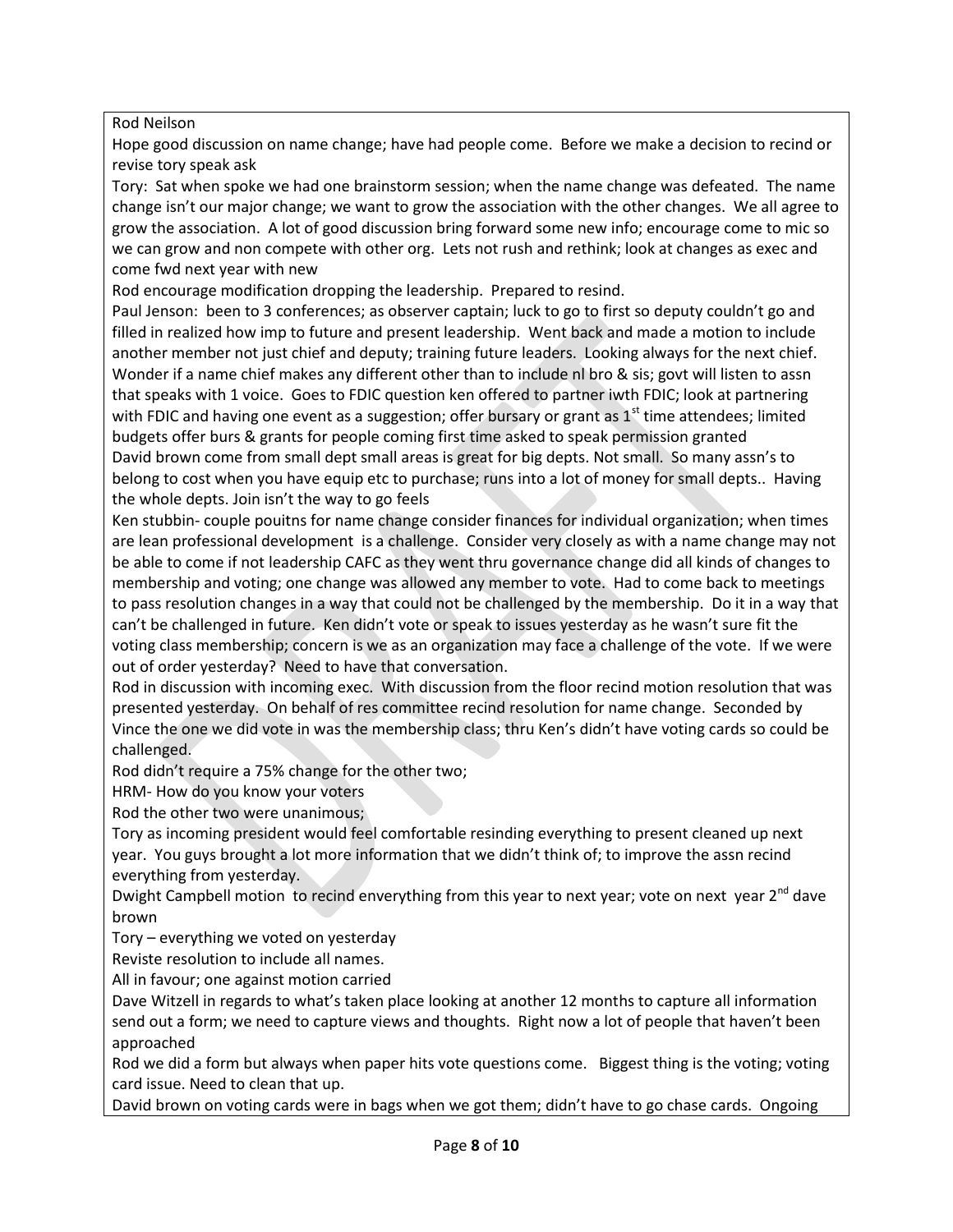problem. When you do the name tags make them indicate voting member.

Old Business

Rebranding taken care of

New business

Dates for next year?

Conrad offered to take for next year;

Charlie approached by iafc or a nbafc doing joint conference in 2020 in Moncton; feedback is there any interest in doing a joint conference? Meetings would be simultaneous. In diff rooms. More people would mean a lower cost for registration.

No comments from the floor

Conrad venue avail next year same time ; before were conflicts. If we want to keep this venue. Other thing is if we look at finance if we cut a day and finish Sunday would cut costs. Any comments if we confirm we can book and sign a contract. Location and weekends? Same all the time; more traffic for trade show/day pass. Sat & Sun bought day passes. Vendors are extremely happy. Asked for feedback. Discussed different venue and we need to increase attendance to decrease; sat night was an issue last night it was resolved. The cost of the conference is the resulting; your convention.

Weekends vs weekdays and who doesn't care are even; vendors don't want to be here Sunday. 3 days enough time to conduct business? 830-10 for business or have a business ession on Friday. The by-laws say 3 days; but we can fit it in time wise open to changing the business sessnon. The vendors pay a lot to support; instead of 30 min break with vendors make it a couple hours with the vendors. We have to open minds to how to accommodate your requests. Starting sessions at 9 open vendors at 8 am. Conrad make longer vendor days but less days.

If we did a 3 day would cut down our speakers; don't think we'll have 2 tracks next year.

Dwayne mellish one session in pei did 3 days and it worked. Comparison between 3 and 4 days. Modified program opening cerem and banquet  $1<sup>st</sup>$  night. This is last tour but getting the people who need to be here; having a day job you have to take vacation. Time to make it short just to make it short;

this program has been full and great look at the 3 days.

Do we need a motion to make

David Brown Summerside don't want banquet the first night

Conrad no Sunday night would be the closing;

Ken Redmond/ Oxford noticed the vendor time was limited and rushed. Would 3 days be enough. Don't want to miss the lectures to deal with vendors. If we can increase the time with vendor.

Conrad looking at 8am opening and 2 hr lunch and sat evening

Greg shaw concern on loosing the additional day; memorial service first day we are down to loosing a day loosing content. This conference is based on teh 3 pillars exhibits; training and fellowship. Almost down to a 2 day conference unless we have a full day on the Friday.

Charlie if we cut Monday we loose 3 speakers; the rest we can make happen.

Randy fri night after memorial service have wine & cheese after memorial service.

Conrad need to talk t othe banquet

Can we start earlier on Friday to give more time with the vendors or put those speakers pre conference speakers on the Friday. Do Friday days with vendors and nothing happening. Vendors were luke warm to that idea.

Some money your saving cutting the day may be able to get more members.

Conrad if we can go to the fri to sun night can look at \$100 less for registration cost.

Charlie increased membership not looking to get more people from dept; we want to get more departments. Improtant feedback

Ok with venue; time of year ;finish Sunday night? Conrad asked the group for any other suggestions. Could we consider an evening speaker? Group was against.